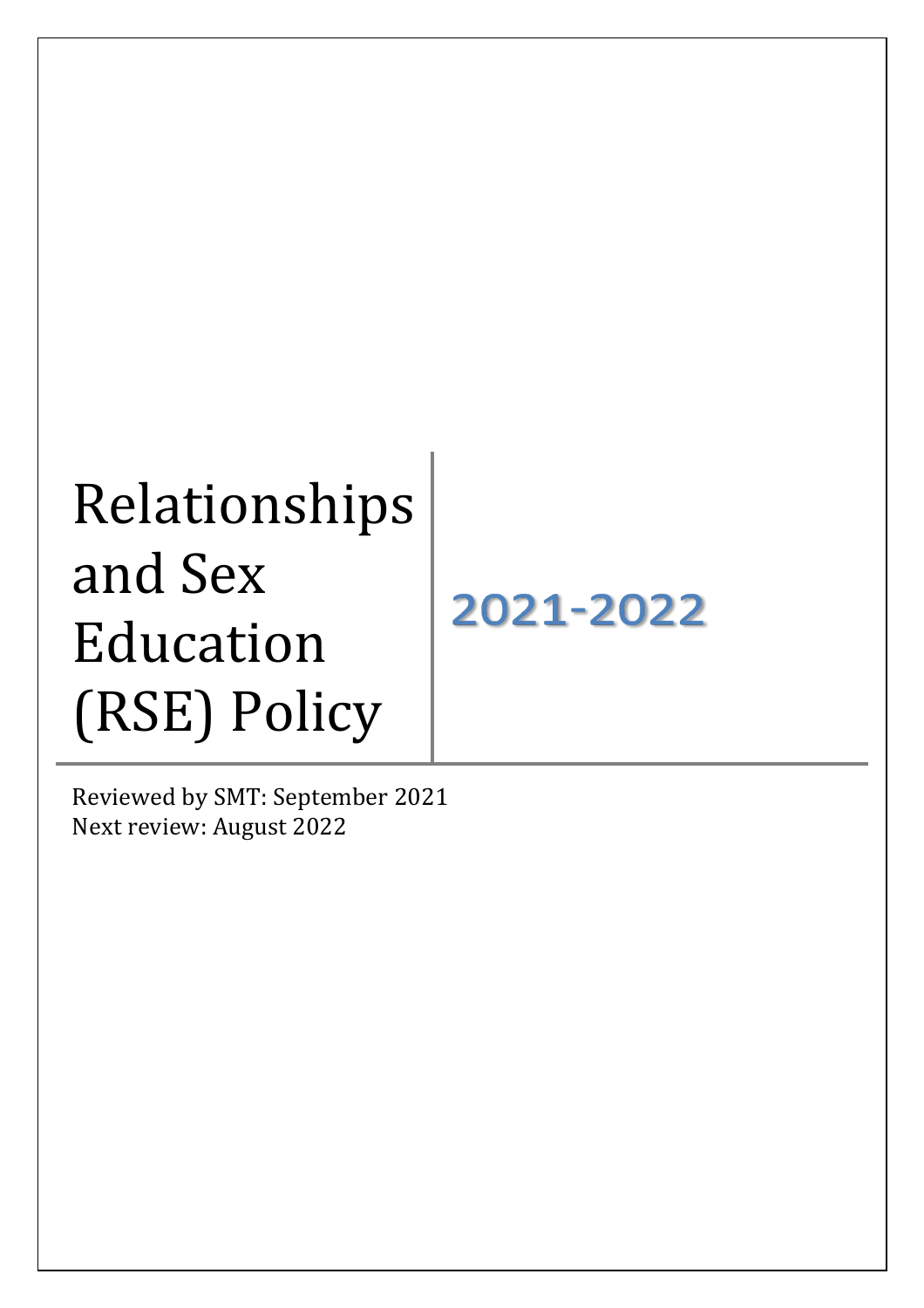### **1 Introduction**

Students at MPW are growing up in an increasingly complex world and living their lives seamlessly on and offline. This presents many positive and exciting opportunities, but also challenges and risks. In this environment, children and young people need to know how to be safe and healthy, and how to manage their academic, personal and social lives in a positive way. RSE is not about encouraging young people to become sexually active, nor is it about promoting any particular lifestyle of relationship choice. Our RSE curriculum aims to empower our students to understand their bodies, to reflect on their relationship values and to be able to openly discuss relationships and sex.

The topics covered within the RSE curriculum are wide-ranging and, at times, there may be understandable and legitimate areas of contention. This policy is designed to outline the purpose and content of RSE, whilst ensuring that all of the compulsory subject content is age appropriate and differentiated to the needs of our students.

The curriculum will build on the knowledge acquired at earlier years and develop further students' understanding of health, with an increased focus on risk areas such as drugs and alcohol, as well as introducing knowledge about intimate relationships and sex. Teaching about mental wellbeing is central to these subjects. We know that children and young people are increasingly experiencing challenges, and that young people are at particular risk of feeling lonely. Our RSE curriculum aims to give them the knowledge and capability to take care of themselves and receive support if problems arise.

All of this content supports the wider work at MPW in helping to foster student wellbeing and develop resilience and character that we know are fundamental to students being happy, successful and productive members of society. Central to this is students' ability to believe that they can achieve goals, both academic and personal; to stick to tasks that will help them achieve those goals, even when the reward may be distant or uncertain; and to recover from knocks and challenging periods in their lives. The content will be delivered within our wider programme of Personal, Social, Health and Economic (PSHE) Education. As such, this policy document should be read alongside our PSHE Policy and PSHE Curriculum documents.

## **2 Definition of "RSE"**

For the purpose of this policy, "Relationships and Sex Education" is defined as teaching students about the emotional, social and physical aspects of growing up, relationships, sex, human sexuality and sexual health. It should equip children and young people with the information, skills and values to have safe, fulfilling and enjoyable relationships and to take responsibility for their sexual health and wellbeing.

## **3 Statutory Requirements**

The Relationships Education, Relationships and Sex Education and Health Education (England) Regulations 2019, made under sections 34 and 35 of the Children and Social Work Act 2017, make Relationships and Sex Education (RSE) compulsory for all students receiving secondary education. Personal, Social, Health and Economic Education (PSHE) continues to be compulsory in independent schools.

### **4 RSE Policy and Curriculum Development and Review**

We understand parental support is integral to the success of our RSE curriculum. While we have an educational and legal obligation to provide young people with Relationships & Sex Education, we respect the primary role of the parents and carers in educating children about these matters. All parents and carers were given an opportunity to view the policy and curriculum via email and make recommendations for changes to it during the first term of the academic year. Parents and carers are very welcome to explore our RSE curriculum by requesting to view the scheme of work and teaching materials. Staff members and students will also be given the opportunity to comment on the policy's content and make suggestions as to how it can be improved. Staff members may contact the DSL or SLT directly or via their HoF with their thoughts. Student opinions will be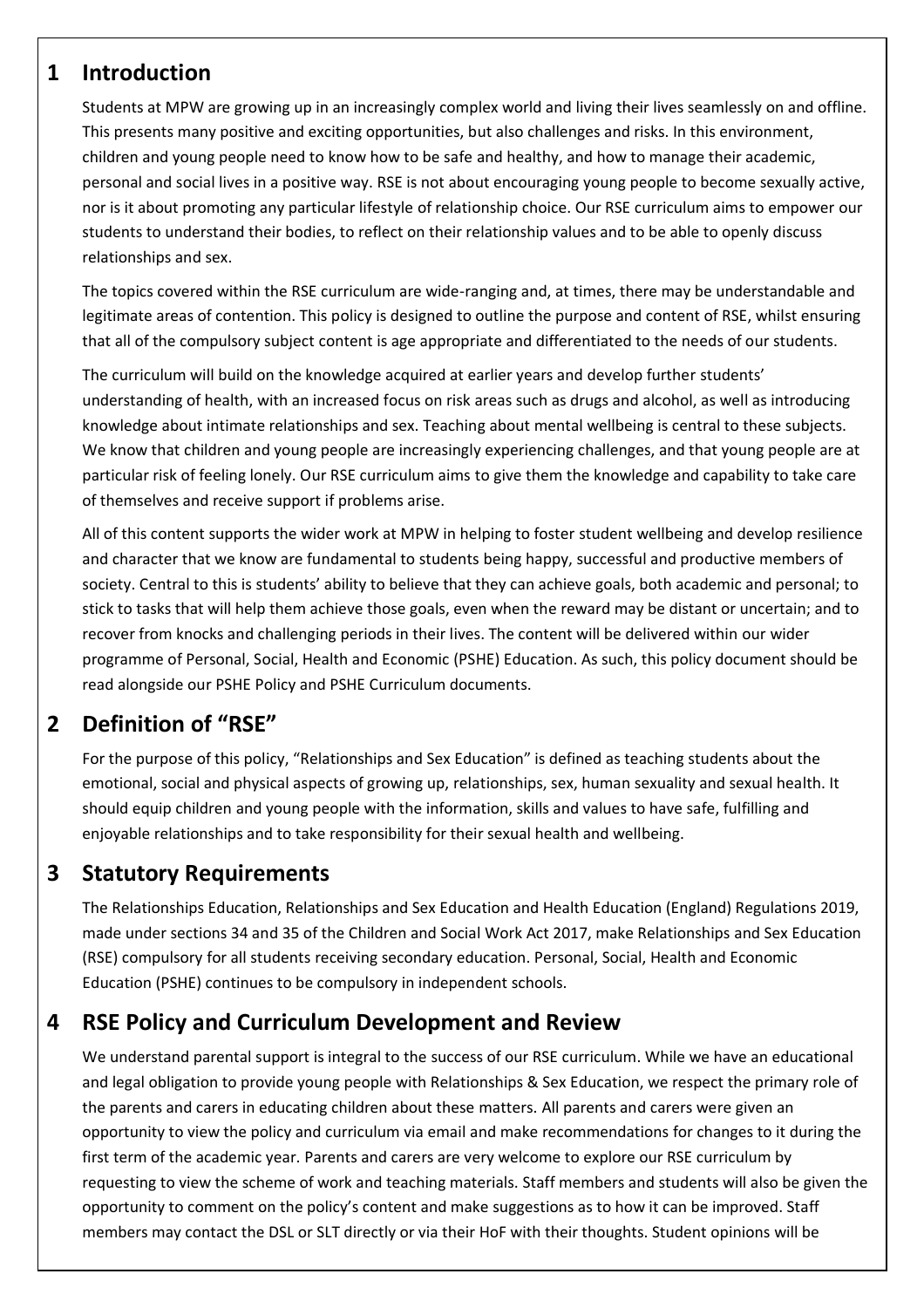sought via the Student Council or an individual basis they may contact their Personal Tutor, email the DSL or use the "suggestions and worries" online form circulated by the Head of GCSE and PSHE.

This policy and the RSE curriculum reflect our college's context as well as recognises that the role of educating students on these topics is a partnership between home and school. We aim to always deliver content in a sensitive, objective and balanced manner to enable students to comprehend the range of social attitudes and behaviour in modern-day society. This will empower them to consider their own attitudes and actions and make informed, reasoned and responsible decisions while they are at school, at home and in adult life.

# **5 RSE Curriculum Overview**

The RSE curriculum is part of the whole school PSHE curriculum, which is planned and designed to be age appropriate, under the following themes:

- Families
- Respectful relationships
- Online and media
- Being safe
- Intimate relationships and sexual health
- The law

The PSHE Schemes of Work provide more detail on how the college delivers tuition on the above topics. They are available on the VLE. A summary of the content is provided in Appendix A. The RSE topics fall under all of these themes and are taught within the PSHE curriculum but may also be covered across the curriculum in subjects such as science.

## **6 Curriculum Delivery**

For all years, the RSE curriculum will be taught as part of the PSHE curriculum. In Years 10 and 11, the PSHE curriculum consists of weekly timetabled lessons. For the one-year GCSE cohort, A level students (including years 12, 13 and 14), pre-A level students and NCUK students, the PSHE curriculum consists of fortnightly timetabled lessons over the course of the academic year. Lessons are **mandatory** for these students and attendance is registered.

The curriculum is delivered by a team of tutors, as well as by independent speakers and visitors from external agencies. We believe that external speakers can usefully supplement learning and provide different perspectives. We ensure the external agencies and contributors' input is part of a planned programme which consolidates and grows prior learning. All visitors follow the Safeguarding policies in place when visiting MPW. Classes or groups are always supervised by a member of the teaching staff.

A variety of teaching strategies are used to develop relevant skills and knowledge through:

- Developing discussion
- Thinking through debate
- Working in groups
- Role play
- **Participation**
- **Reflection**

## **7 Equality, Diversity and Inclusivity**

MPW will comply with the relevant requirements of the Equality Act 2010 and thereby ensure the curriculum does not discriminate against students with respect to the following protected characteristics: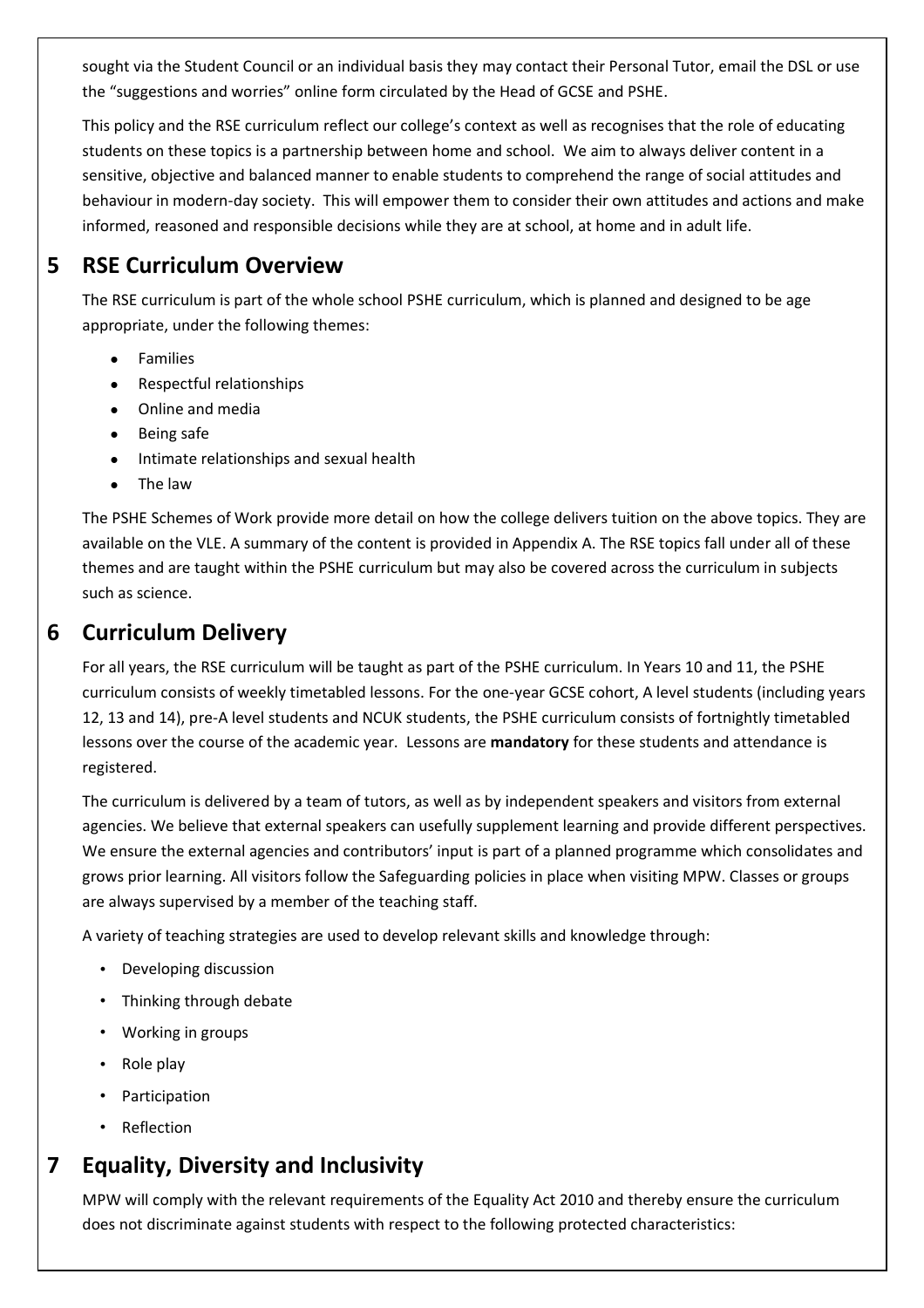- Age
- Disability
- Gender reassignment
- Marriage or civil partnership
- Pregnancy or maternity
- Race
- Religion or belief
- Sex
- Sexual orientation

Further to the above, our RSE Curriculum will:

- Be age appropriate and differentiated to the needs of the students including SEND, autistic, visually impaired students and any other disabilities that require a bespoke curriculum;
- Ensure that BAME, LGBT and people with disabilities are positively represented; and
- Provide students with a safe environment to learn about sexual orientation and gender identity, reinforcing the importance of mutual respect and tackling LGBT misconceptions, homophobia, transphobia, bi-phobia and gender stereotypes.

## **8 Right to withdraw**

Under the Education Act 1993, parents have the right to withdraw their children from some or all of the sex education delivered as part of the statutory RSE. Parents must state their request in writing to the Principal. Parents will then be invited into college to discuss the request to ensure that their wishes are fully understood. We will clarify the nature and purpose of the curriculum alongside the benefits of receiving this important education and any detrimental effects that withdrawal might have on their student, e.g. the emotional and social effects of being excluded as well as the likelihood of the student hearing their peers' version of what was learned in the class rather than what was delivered by the tutor.

Unless there are exceptional circumstances, the college will respect the parents' request to withdraw their child. However, three terms before the student turns 16 years old, they are legally able to make their own decision as to whether she receives sex education.

There is no right to withdraw from relationship education.

## **9 Monitoring and Evaluation**

The delivery of PSHE (and RSE) to all MPW students is managed by James Bourne, Head of GCSE and PSHE.

The PSHE/RSE coordinators will monitor the planning, teaching and learning of RSE education regularly. Planning will be monitored termly, and observations of teaching will take place in accordance with our college monitoring cycle. Feedback will be given to tutors. The schemes of work and policy will also be reviewed annually.

This policy will be reviewed annually. At every review, the policy will be approved by Steve Boyes, the Chairman of the MPW Board.

## **10 Linked Policies:**

- PSHE Policy
- PSHE Curriculum
- Safeguarding Policy (+ Covid-19 Annex)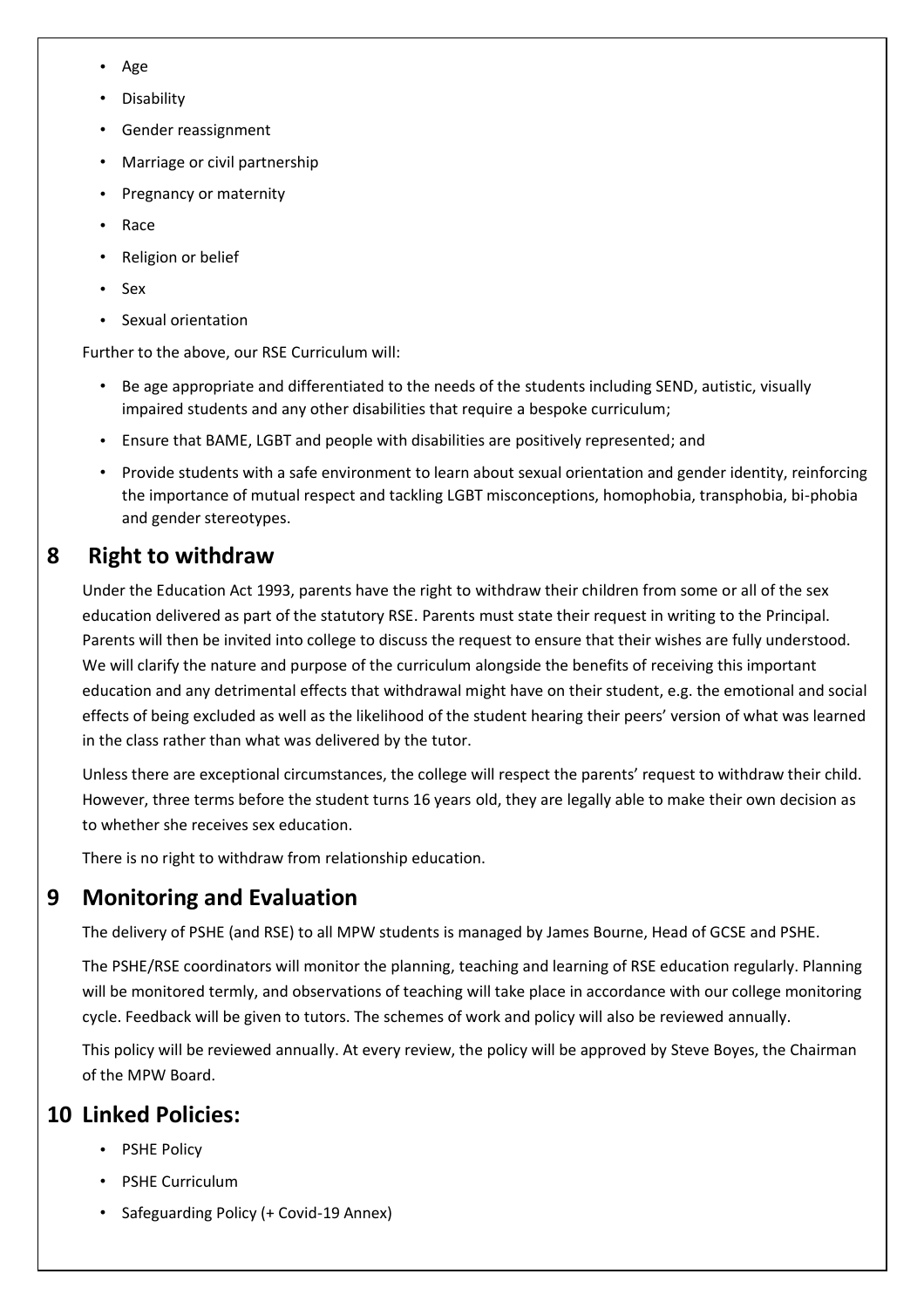• Remote Teaching and Learning Policy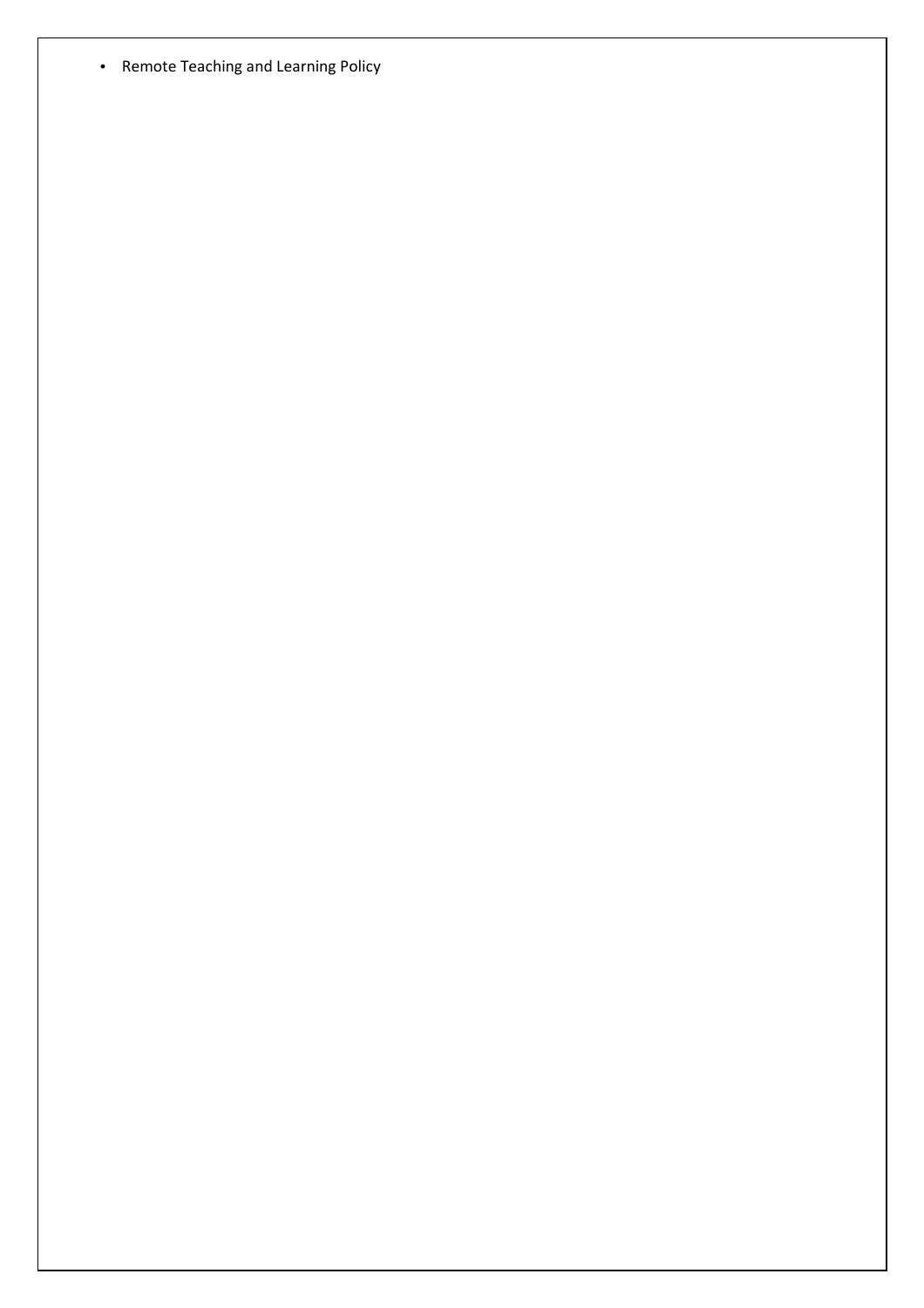| <b>Families</b>                                                                                                                                                                                                       | Students should know that there are different types of committed, stable relationships<br>and:<br>how these relationships might contribute to human happiness and their importance<br>$\bullet$<br>for bringing up children;<br>what marriage is, including their legal status e.g. that marriage carries legal rights<br>and protections not available to couples who are cohabiting or who have married,<br>for example, in an unregistered religious ceremony;<br>why marriage is an important relationship choice for many couples and why it must<br>$\bullet$<br>be freely entered into;<br>the characteristics and legal status of other types of long-term relationships;<br>$\bullet$<br>the roles and responsibilities of parents with respect to raising of children, including<br>$\bullet$<br>the characteristics of successful parenting; and<br>how to: determine whether other children, adults or sources of information are<br>$\bullet$<br>trustworthy: judge when a family, friend, intimate or other relationship is unsafe<br>(and to recognise this in others' relationships); and, how to seek help or advice,<br>including reporting concerns about others, if needed. |                                            |                                                                                                                                                                                                                                                                                                                                               |
|-----------------------------------------------------------------------------------------------------------------------------------------------------------------------------------------------------------------------|-------------------------------------------------------------------------------------------------------------------------------------------------------------------------------------------------------------------------------------------------------------------------------------------------------------------------------------------------------------------------------------------------------------------------------------------------------------------------------------------------------------------------------------------------------------------------------------------------------------------------------------------------------------------------------------------------------------------------------------------------------------------------------------------------------------------------------------------------------------------------------------------------------------------------------------------------------------------------------------------------------------------------------------------------------------------------------------------------------------------------------------------------------------------------------------------------|--------------------------------------------|-----------------------------------------------------------------------------------------------------------------------------------------------------------------------------------------------------------------------------------------------------------------------------------------------------------------------------------------------|
|                                                                                                                                                                                                                       |                                                                                                                                                                                                                                                                                                                                                                                                                                                                                                                                                                                                                                                                                                                                                                                                                                                                                                                                                                                                                                                                                                                                                                                                 | Respectful                                 | Students should know                                                                                                                                                                                                                                                                                                                          |
|                                                                                                                                                                                                                       |                                                                                                                                                                                                                                                                                                                                                                                                                                                                                                                                                                                                                                                                                                                                                                                                                                                                                                                                                                                                                                                                                                                                                                                                 | relationships,<br>including<br>friendships | the characteristics of positive and healthy friendships (in all contexts, including<br>$\bullet$<br>online) including: trust, respect, honesty, kindness, generosity, boundaries, privacy,<br>consent and the management of conflict, reconciliation and ending relationships.<br>This includes different (non-sexual) types of relationship. |
|                                                                                                                                                                                                                       |                                                                                                                                                                                                                                                                                                                                                                                                                                                                                                                                                                                                                                                                                                                                                                                                                                                                                                                                                                                                                                                                                                                                                                                                 |                                            | practical steps they can take in a range of different contexts to<br>$\bullet$                                                                                                                                                                                                                                                                |
|                                                                                                                                                                                                                       |                                                                                                                                                                                                                                                                                                                                                                                                                                                                                                                                                                                                                                                                                                                                                                                                                                                                                                                                                                                                                                                                                                                                                                                                 |                                            | improve or support respectful relationships.<br>$\bullet$                                                                                                                                                                                                                                                                                     |
|                                                                                                                                                                                                                       |                                                                                                                                                                                                                                                                                                                                                                                                                                                                                                                                                                                                                                                                                                                                                                                                                                                                                                                                                                                                                                                                                                                                                                                                 |                                            | how stereotypes, in particular stereotypes based on sex, gender, race, religion,<br>sexual orientation or disability, can cause damage (e.g. how they might normalise<br>non-consensual behaviour or encourage prejudice).                                                                                                                    |
|                                                                                                                                                                                                                       |                                                                                                                                                                                                                                                                                                                                                                                                                                                                                                                                                                                                                                                                                                                                                                                                                                                                                                                                                                                                                                                                                                                                                                                                 |                                            | that in school and in wider society they can expect to be treated with respect by<br>$\bullet$<br>others, and that in turn they should show due respect to others, including people in<br>positions of authority and due tolerance of other people's beliefs.                                                                                 |
| about different types of bullying (including cyberbullying), the impact of bullying,<br>$\bullet$<br>responsibilities of bystanders to report bullying and how and where to get help.                                 |                                                                                                                                                                                                                                                                                                                                                                                                                                                                                                                                                                                                                                                                                                                                                                                                                                                                                                                                                                                                                                                                                                                                                                                                 |                                            |                                                                                                                                                                                                                                                                                                                                               |
| that some types of behaviour within relationships are criminal, including violent<br>$\bullet$<br>behaviour and coercive control.                                                                                     |                                                                                                                                                                                                                                                                                                                                                                                                                                                                                                                                                                                                                                                                                                                                                                                                                                                                                                                                                                                                                                                                                                                                                                                                 |                                            |                                                                                                                                                                                                                                                                                                                                               |
| what constitutes sexual harassment and sexual violence and why these are always<br>unacceptable.                                                                                                                      |                                                                                                                                                                                                                                                                                                                                                                                                                                                                                                                                                                                                                                                                                                                                                                                                                                                                                                                                                                                                                                                                                                                                                                                                 |                                            |                                                                                                                                                                                                                                                                                                                                               |
| the legal rights and responsibilities regarding equality (particularly with reference<br>$\bullet$<br>to the protected characteristics as defined in the Equality Act 2010) and that<br>everyone is unique and equal. |                                                                                                                                                                                                                                                                                                                                                                                                                                                                                                                                                                                                                                                                                                                                                                                                                                                                                                                                                                                                                                                                                                                                                                                                 |                                            |                                                                                                                                                                                                                                                                                                                                               |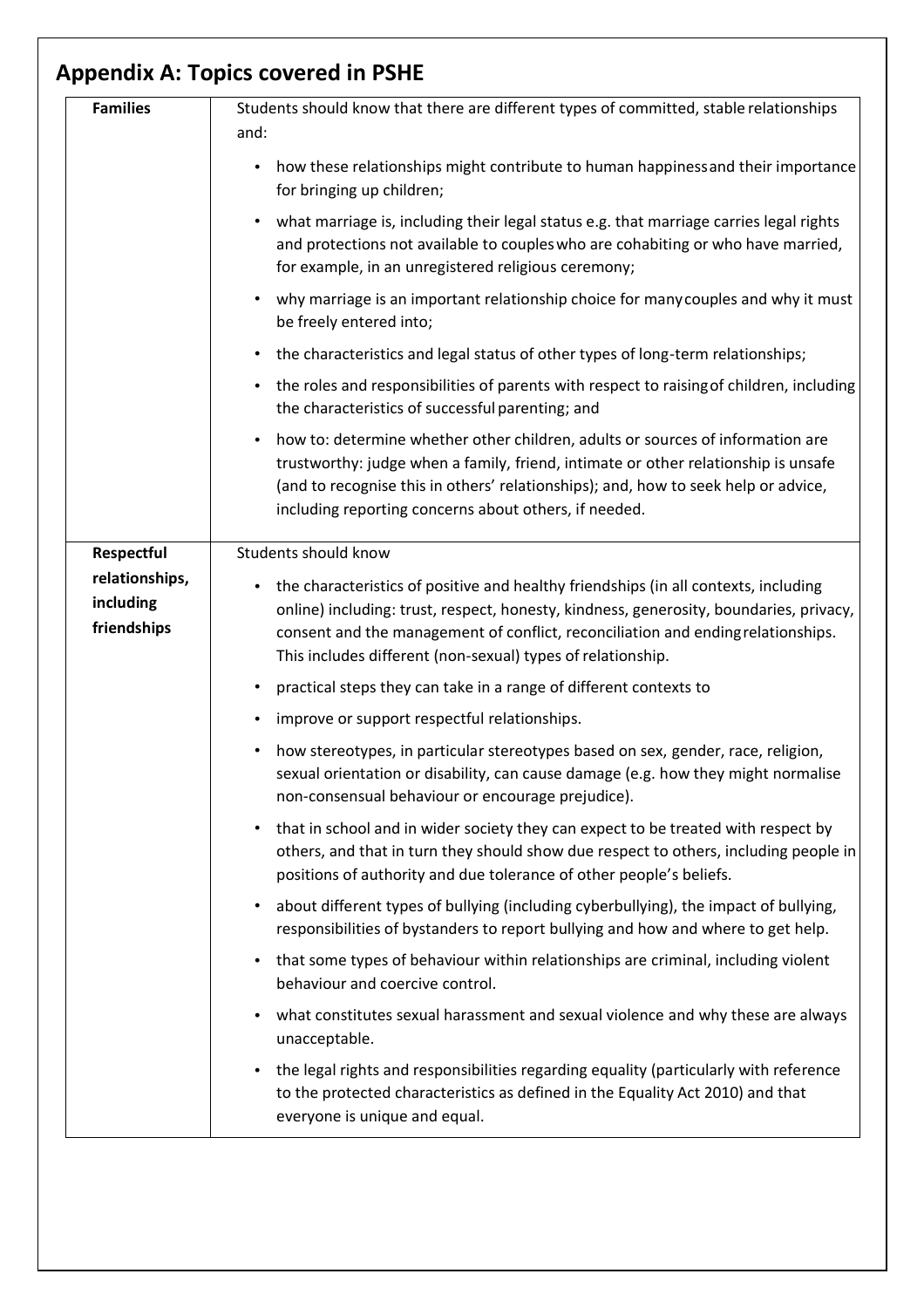| <b>Online and</b>                            | Students should know                                                                                                                                                                                                                                              |
|----------------------------------------------|-------------------------------------------------------------------------------------------------------------------------------------------------------------------------------------------------------------------------------------------------------------------|
| media                                        | their rights, responsibilities and opportunities online, including that the same<br>$\bullet$<br>expectations of behaviour apply in all contexts, including online.                                                                                               |
|                                              | about online risks, including that any material someone provides to another has the<br>$\bullet$<br>potential to be shared online and the difficulty of removing potentially<br>compromising material placed online.                                              |
|                                              | not to provide material to others that they would not want shared further and not<br>$\bullet$<br>to share personal material which is sent to them.                                                                                                               |
|                                              | what to do and where to get support to report material or manage issues online.<br>$\bullet$                                                                                                                                                                      |
|                                              | the impact of viewing harmful content.<br>$\bullet$                                                                                                                                                                                                               |
|                                              | that specifically sexually explicit material e.g. pornography presents a distorted<br>$\bullet$<br>picture of sexual behaviours, can damage the way people see themselves in<br>relation to others and negatively affect how they behave towards sexual partners. |
|                                              | that sharing and viewing indecent images of children (including those created by<br>$\bullet$<br>children) is a criminal offence which carries severe penalties including jail.                                                                                   |
|                                              | how information and data is generated, collected, shared and used online.<br>$\bullet$                                                                                                                                                                            |
| <b>Being safe</b>                            | Students should know                                                                                                                                                                                                                                              |
|                                              | the concepts of, and laws relating to, sexual consent, sexual<br>$\bullet$                                                                                                                                                                                        |
|                                              | exploitation, abuse, grooming, coercion, harassment, rape, domestic abuse, forced<br>$\bullet$<br>marriage, honour-based violence and FGM, and how these can affect current and<br>future relationships.                                                          |
|                                              | how people can actively communicate and recognise consent from others,<br>$\bullet$<br>including sexual consent, and how and when consent can be withdrawn (in all<br>contexts, including online).                                                                |
| <b>Intimate and</b>                          | Students should know                                                                                                                                                                                                                                              |
| sexual<br>relationships,<br>including sexual | how to recognise the characteristics and positive aspects of healthy one-to-one<br>intimate relationships, which include mutual respect, consent, loyalty, trust, shared<br>interests and outlook, sex and friendship.                                            |
| health                                       | that all aspects of health can be affected by choices they make in sex and<br>$\bullet$<br>relationships, positively or negatively, e.g. physical, emotional, mental, sexual and<br>reproductive health and wellbeing.                                            |
|                                              | the facts about reproductive health, including fertility, and the potential impact of<br>$\bullet$<br>lifestyle on fertility for men and women and menopause.                                                                                                     |
|                                              | that there are a range of strategies for identifying and managing sexual pressure,<br>$\bullet$<br>including understanding peer pressure, resisting pressure and not pressurising<br>others.                                                                      |
|                                              | that they have a choice to delay sex or to enjoy intimacy without sex.<br>$\bullet$                                                                                                                                                                               |
|                                              | the facts about the full range of contraceptive choices, efficacy and options<br>available.                                                                                                                                                                       |
|                                              | the facts around pregnancy including miscarriage.<br>$\bullet$                                                                                                                                                                                                    |
|                                              | that there are choices in relation to pregnancy (with medically and legally accurate,<br>impartial information on all options, including keeping the baby, adoption, abortion<br>and where to get further help).                                                  |